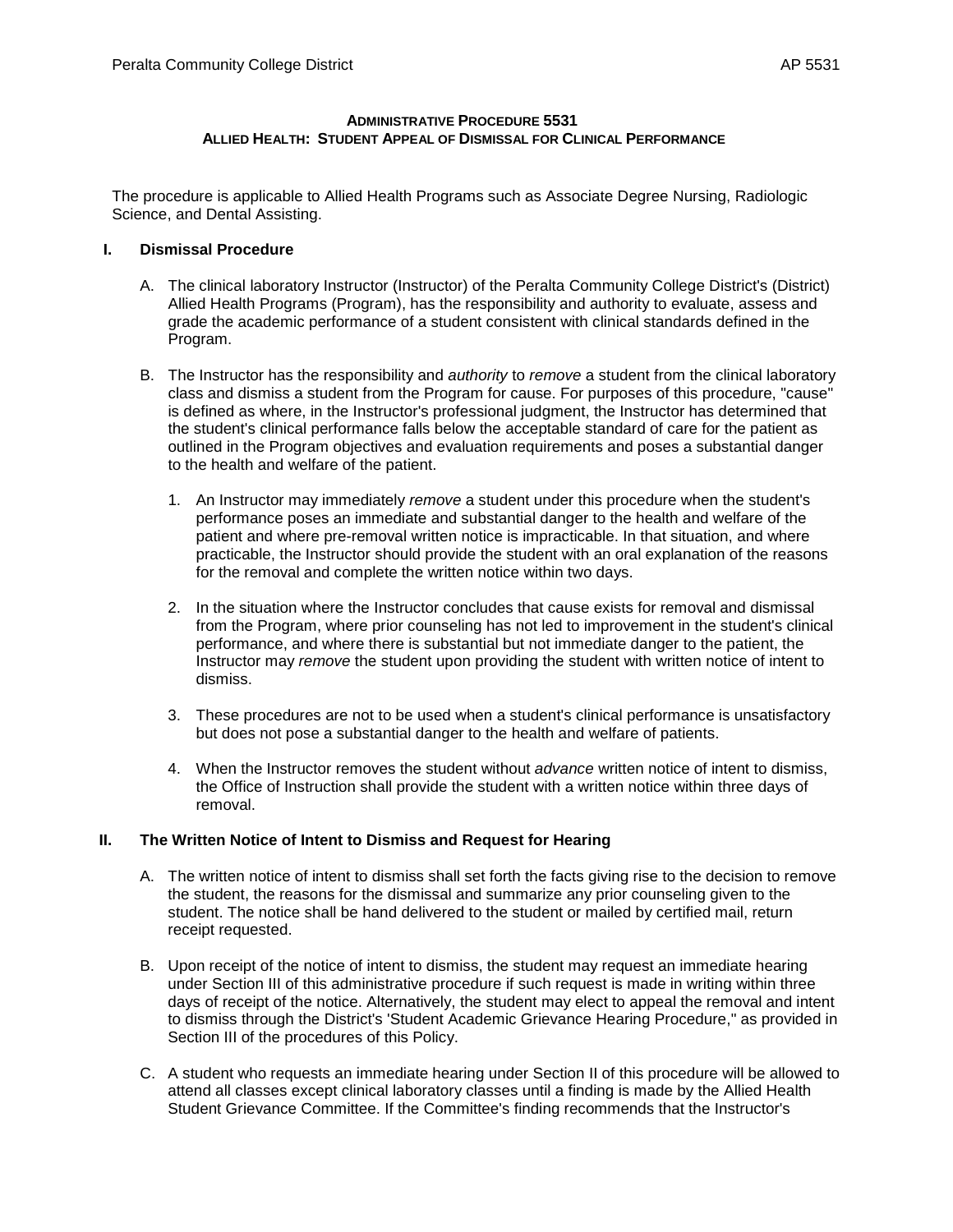decision be upheld, and this finding is accepted by the Dean of Student Services or appropriate administrator, the student may continue the appeals procedures under this Policy but shall not be allowed to attend further classes. If the Committee finds that the Instructor's decision was without cause as defined above or based on mistake, fraud, bad faith or incompetence, and this finding is accepted by the Dean of Student Services or appropriate administrator, the student may continue to attend classes except for clinical laboratory classes, pending any appeal made by the Instructor.

- D. A student who successfully appeals the removal and dismissal decision shall be reinstated into the Program and his/her academic record will be expunged of references to the decision. The College shall provide the student with assistance in making up any clinical training lost during the appeals process.
- E. A student who is dismissed from the Program may apply for re-admission pursuant to department policy which may require evidence of remediation.

# **III. Procedure for Student Appeal of Dismissal for Clinical Performance**

- A. Definitions
	- 1. "Days" shall mean working days of the District.
	- 2. Where the procedure refers to action or participation by a District Administrator, such as the Dean of Student Services, that reference also includes any person appointed as designee.
	- 3. "Cause" is defined above.
	- 4. "Mistake," "fraud," "bad faith," or "incompetence" shall be as interpreted under Education Code 76224.
- B. Student Grievance Hearing
	- 1. Student Grievance Hearing Rights

A student who has been removed by an Instructor for cause under this procedure has the right to an Allied Health Student Grievance Hearing under the following conditions:

- a. The student requests an immediate hearing within three (3) days of receipt of the notice of intent to dismiss;
- b. The request is submitted to the Dean of Student Services; and
- c. The student submits an approved complaint form as described in the District's "Student Grievance Procedure" within three (3) days of receipt of the notice of intent to dismiss.
- 2. Hearing
	- a. The immediate hearing will be scheduled within seven (7) days of receipt of the formal complaint and request for an immediate hearing. The student and Instructor shall be notified no less than three (3) days prior to the hearing of the date scheduled for the hearing. If the student requests that the hearing be rescheduled, the student waives his/her right to have an immediate hearing within seven (7) days.
	- c. The Allied Health Student Grievance Committee (Committee) shall be composed of the following:
		- i) The Dean of Instruction, who shall chair the Committee
		- ii) One faculty member from the Program who is not a party to the grievance or another faculty member from a related program may be substituted if necessary (appointed jointly by the PFT and the Academic Senate);
		- iii) One faculty member form a related health program not involved in the grievance (appointed jointly by the PFT and the Academic Senate);